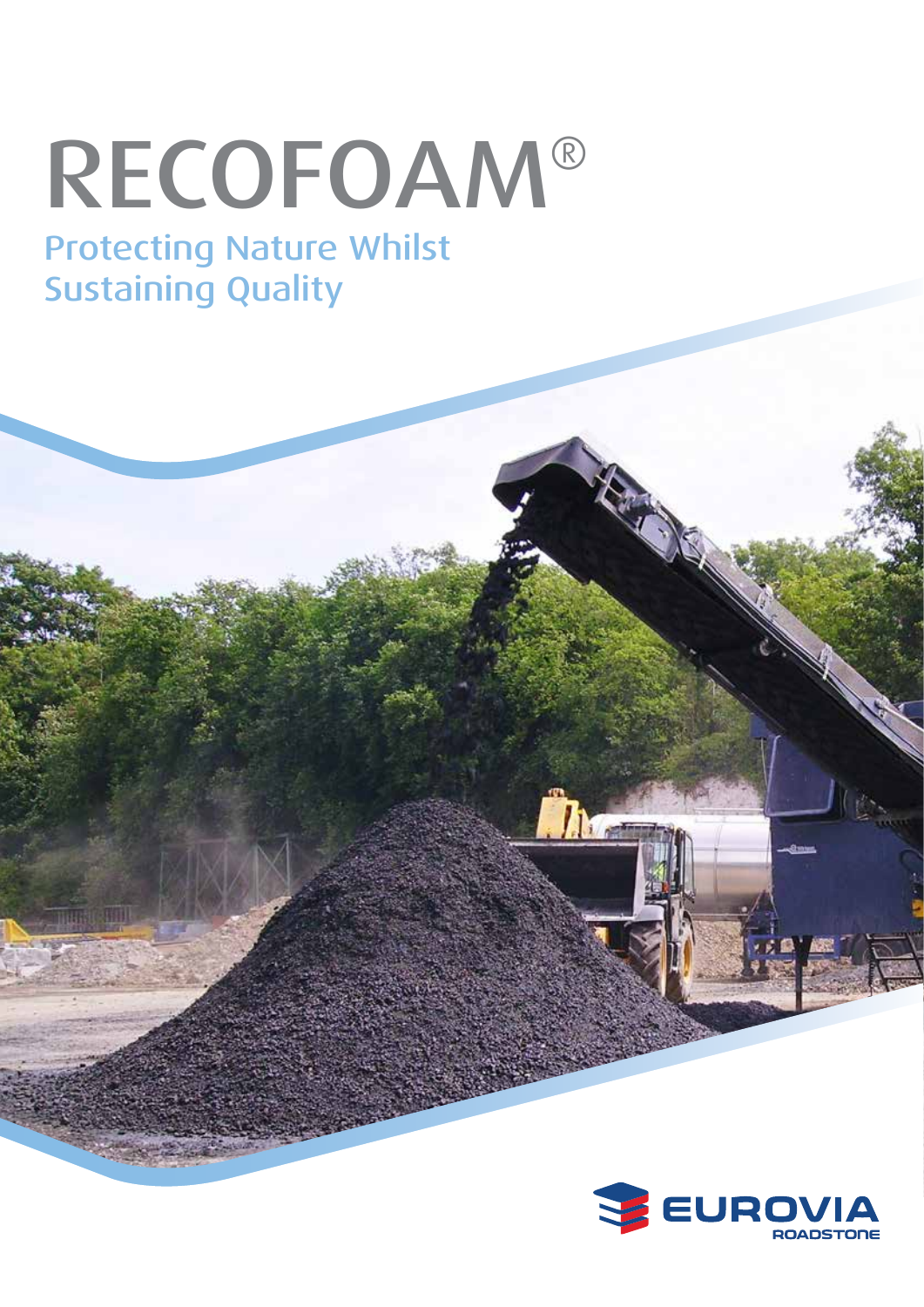

## RECOFOAM ®**SUSTAINABLE COLD MIX MATERIALS**

Treated recycled materials are increasingly being used in the construction and maintenance of road pavement structures.

The Recofoam® range offers contracting authorities a simple, efficient, effective and economical pavement refurbishing technique. The incorporation of 'non-primary' materials offers demonstrable environmental benefits while reducing the use of non-renewable raw materials and the storage of inert materials.

The Recofoam® range includes two grades: Storage and Heavy Duty, both are formulated to meet the requirements of the Specification for Highway Works, Clause 948, Classes B2 and B4 respectively.

#### **KEY BENEFITS**

### **HIGH QUALITY** PAVEMENTS

#### **FOAM BITUMEN TECHNOLOGY**

Jedna J. Biskupin

#### **TARGETED EFFECTIVENESS**

- **Designed to withstand** heavy traffic
- Low emission, **energy saving** technology
- **Quality** controlled manufacturing

**KEY FIGURES** 

**50% reduction** in CO<sub>2</sub>e compared to conventional asphalt

The basic principle of Recofoam® is to expand bitumen via contact with small amounts of water under carefully controlled conditions; then mix the foamed bitumen with cold moist aggregate.

The process is based on surface tension: when the bitumen foam collapses the binder grips the fine particles, which in turn forms a strong mortar that encapsulates the coarser particles.

Foamed bitumen provides a uniquely strong adhesive binder system that enables the use of a wider range of new and recycled aggregates. Recofoam® is often as strong, after curing as conventional asphalt alternatives whilst being more rapid curing than emulsion bound materials.

**20** years experience

Incorporating up to **85% recyled materials**

In the case of Recofoam® HD, a hydraulic binder is also included to ensure improved cohesion and immediate strength during the curing process.

Recofoam® is also proven to stablise and encapsulate asphalt waste containing tar preventing any contamination leaching into the surrounding environment.

#### PROTECTING THE ENVIRONMENT

The Recofoam® range helps protect the environment, not only by using recycled materials but also through its cold production process.